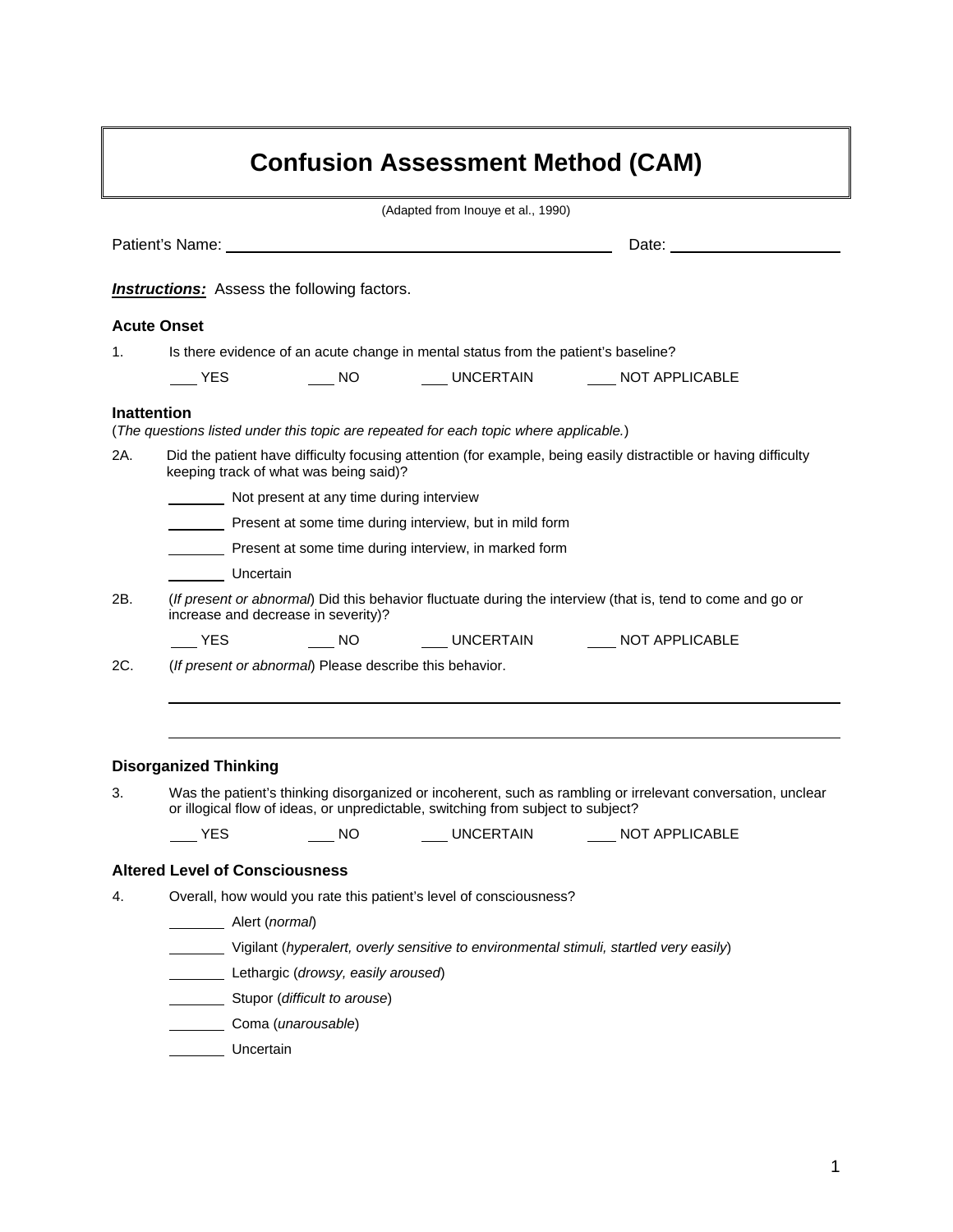## **Disorientation**

| 5.                | Was the patient disoriented at any time during the interview, such as thinking that he or she was somewhere<br>other than the hospital, using the wrong bed, or misjudging the time of day?                             |                                                               |  |                                                      |  |  |
|-------------------|-------------------------------------------------------------------------------------------------------------------------------------------------------------------------------------------------------------------------|---------------------------------------------------------------|--|------------------------------------------------------|--|--|
|                   | <b>YES</b>                                                                                                                                                                                                              |                                                               |  | ____ NO _______ UNCERTAIN _______ NOT APPLICABLE     |  |  |
|                   | <b>Memory Impairment</b>                                                                                                                                                                                                |                                                               |  |                                                      |  |  |
| 6.                | Did the patient demonstrate any memory problems during the interview, such as inability to remember<br>events in the hospital or difficulty remembering instructions?                                                   |                                                               |  |                                                      |  |  |
|                   | $\rule{1em}{0.15mm}$ YES                                                                                                                                                                                                |                                                               |  | ____ NO _______ UNCERTAIN _______ NOT APPLICABLE     |  |  |
|                   | <b>Perceptual Disturbances</b>                                                                                                                                                                                          |                                                               |  |                                                      |  |  |
| 7.                | Did the patient have any evidence of perceptual disturbances, such as hallucinations, illusions, or<br>misinterpretations (for example, thinking something was moving when it was not)?                                 |                                                               |  |                                                      |  |  |
|                   | <b>YES</b>                                                                                                                                                                                                              |                                                               |  | _____ NO ________ UNCERTAIN ________ NOT APPLICABLE  |  |  |
|                   | <b>Psychomotor Agitation</b>                                                                                                                                                                                            |                                                               |  |                                                      |  |  |
| 8A.               | At any time during the interview, did the patient have an unusually increased level of motor activity, such as<br>restlessness, picking at bedclothes, tapping fingers, or making frequent, sudden changes in position? |                                                               |  |                                                      |  |  |
|                   | $\rule{1em}{0.15mm}$ YES                                                                                                                                                                                                |                                                               |  | _____ NO ________ UNCERTAIN ________ NOT APPLICABLE  |  |  |
|                   | <b>Psychomotor Retardation</b>                                                                                                                                                                                          |                                                               |  |                                                      |  |  |
| 8B.               | At any time during the interview, did the patient have an unusually decreased level of motor activity, such as<br>sluggishness, staring into space, staying in one position for a long time, or moving very slowly?     |                                                               |  |                                                      |  |  |
|                   | $\mathsf{L}$ YES                                                                                                                                                                                                        |                                                               |  | NO UNCERTAIN _____ NOT APPLICABLE                    |  |  |
|                   | <b>Altered Sleep-Wake Cycle</b>                                                                                                                                                                                         |                                                               |  |                                                      |  |  |
| 9.                | Did the patient have evidence of disturbance of the sleep-wake cycle, such as excessive daytime sleepiness<br>with insomnia at night?                                                                                   |                                                               |  |                                                      |  |  |
|                   | <b>YES</b>                                                                                                                                                                                                              |                                                               |  | _____ NO ________ UNCERTAIN _________ NOT APPLICABLE |  |  |
|                   |                                                                                                                                                                                                                         |                                                               |  |                                                      |  |  |
| Scoring:          |                                                                                                                                                                                                                         |                                                               |  |                                                      |  |  |
|                   |                                                                                                                                                                                                                         | For a diagnosis of delirium by CAM, the patient must display: |  |                                                      |  |  |
| 1.                |                                                                                                                                                                                                                         | Presence of acute onset and fluctuating discourse             |  |                                                      |  |  |
| <b>AND</b>        |                                                                                                                                                                                                                         |                                                               |  |                                                      |  |  |
| 2.                | Inattention                                                                                                                                                                                                             |                                                               |  |                                                      |  |  |
| <b>AND EITHER</b> |                                                                                                                                                                                                                         |                                                               |  |                                                      |  |  |
| 3.                | Disorganized thinking                                                                                                                                                                                                   |                                                               |  |                                                      |  |  |
| <b>OR</b>         |                                                                                                                                                                                                                         |                                                               |  |                                                      |  |  |
| 4.                | Altered level of consciousness                                                                                                                                                                                          |                                                               |  |                                                      |  |  |

*Source:* 

Inouye SK, van Dyck CH, Alessi CA, Balkin S, Siegal AP, Horwitz RI. Clarifying confusion: the confusion assessment method. A new method for detection of delirium. *Ann Intern Med*. 1990;113(12):941-948.